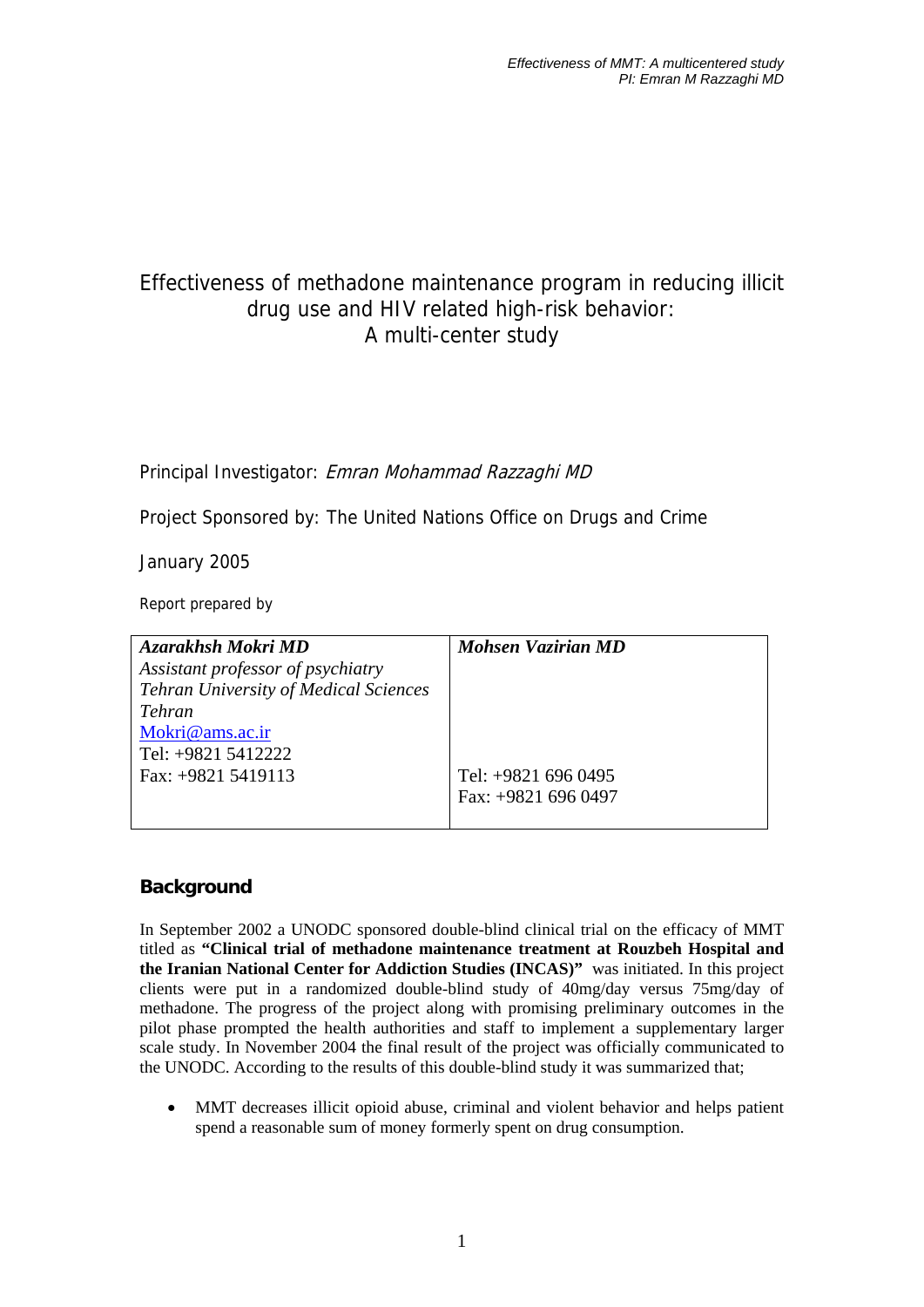- MMT with doses below **20 mg/day** is highly recommended against, unpractical and useless and associated with high dropout, patient complaint and comorbid illicit drug use.
- After 3 months of MMT treatment retention and compliance were 59% for combination of both 40mg/day and 75mg/day doses.
- Clients on 75mg/day had a 3-month retention rate of 74% as compared to 44% in patients receiving only 40mg a day.
- Major drop outs and failed treatments happened during the first 2 weeks of treatment. After 2 weeks of MMT, 3 month retention in general rose to 76%.
- When daily methadone dosing was considered it was revealed that taking  $40 \text{ mg/day}$ led to a 53% retention rate for weeks 2 to 12 (end of 3 months). This figure was 89% when patients received 75mg/day. In other words doubling the methadone dose from 40 mg/day to 75 mg/day was accompanied with an approximately twofold increase in treatment retention during weeks 2 to 12 (Mokri 2004, report submitted to UNODC).

The above-mentioned study was limited to the hospital settings and had a fixed randomly selected dose. In the current extended project, open label feasibility study of MMT in the hospital and community settings was addressed. Inclusion criteria were relaxed and patients could choose to enter MMT or usual services offered at the clinic. Also dose adjustment was adapted to individual needs. It was intended to simulate natural MMT treatment settings. Even in some settings clients had to pay for their treatment to further simulate the regular to be designed services.

# **Process**

# **Assessment Instruments**

In 2003, the current study was funded by a grant from UNODC and inaugurated by Emran Mohammed Razzaghi as the principal investigator. Drs A. Mokri, M Vazirian and G Mostashari were appointed as co-investigators. In May 2003 staff training, questionnaire design, and patient recruitment, partially based on the previous MMT clinical trial was commenced. A few months after, a comprehensive battery of WHO recommended questionnaires was selected, translated and added to the proposed instruments in the original project. A group comprised of A Mokri, G Mostashari, M Vazirian, N Moshtagh translated the outcome and process evaluation questionnaires according to the WHO guidelines. Care was taken not to omit any section and the translation to fit the original version as closely as possible. In cases were obvious cultural or language obstacles impeded verbatim translation; the most relevant response was sought. Thereafter, the drafts were distributed among staff, experts in the field and colleagues collaborating on a voluntary basis (see below). They matched the translations with the originals and offered comments and alternatives and corrected a number of flaws. The commenter had the chance to consult other colleagues (not mentioned here) and made some fragmented interviews with clients in order to perceive their response and viewpoints. In fact some changes were due to clients' claim that they did not understand the wording or syntax properly. The comments of the team were summed up and evaluated by the co-investigators and the most feasible alternatives were chosen.

The following individual (alphabetical order) collaborated in reviewing the drafts and making amendments:

Hadadi MR Malekzadeh A Mirhaghani L Mirhaghani N Mokri P Moshtagh N Moussavi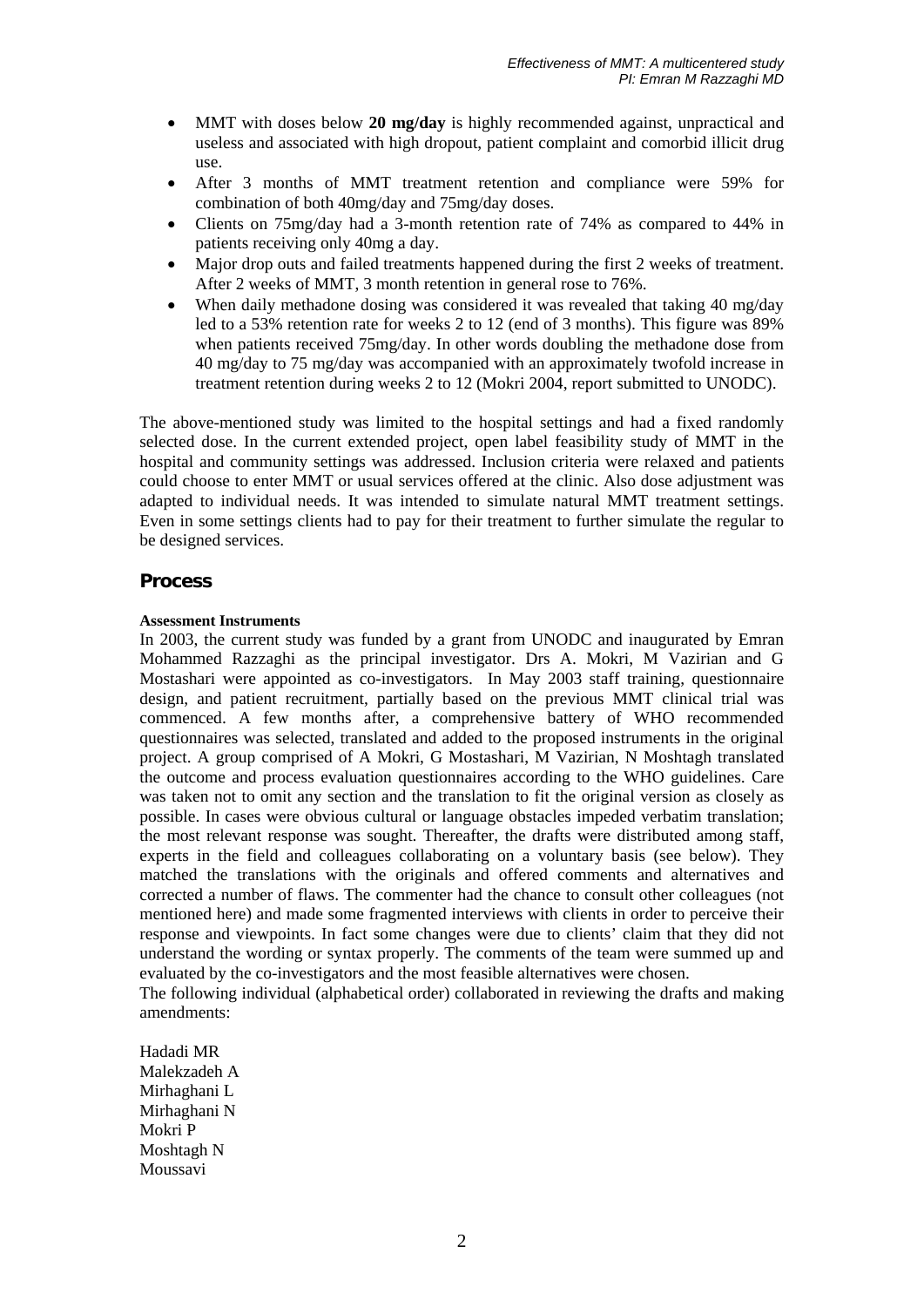Noori MRF Razzaghi EM Salehi J Taherinakhost HR

After finalizing the Persian translations, Kaveh Mostashari back translated the version into English. The back translations were formatted and sent to the WHO for evaluation. After back translation and finalizing the questionnaires, a pilot assessment on 5 patients was performed and a few syntactical, punctuation and typo corrections were further made.

It should be noted that the whole battery was not applied to all individuals and the majority were assessment only based on the original instruments.

# **Patient recruitment**

After finalized questionnaires were obtained, patient recruitment based on the assessment batteries was started in 2 centers. Initially Rouzbeh Hospital (Iranian National Center for Addiction Studies: INCAS since October 2003) and the West Triangular Clinic were designated as treatment and patient recruitment facilities.

Rouzbeh Hospital is a psychiatric hospital affiliated with Tehran University of Medical Sciences and offers outpatient and inpatient treatment facilities for drug dependent patients. Every week up to 15 new cases of heroin and opium dependent patients refer for treatment As the center is a well-known facility, patients from all over Tehran with different socioeconomic backgrounds and addictions career are met and apparently clients are quite representative of the society and bias are minimal in comparison to other less known and smaller treatment settings. Proportion of opium to heroin dependent cases seeking treatment is also similar to figures obtained from surveys. That is two-thirds are opium users and the remaining is mainly dependent on heroin. Since October 2003 the facilities related to drug abuse treatment were relocated from Rouzbeh Hospital to the Iranian National Center for Addiction Studies. Corresponding staff members and clients already in treatment were also transferred to the new facility. The INCAS was originally established in July 2003 as an affiliate to Tehran University of Medical Sciences. It is comprised of 3 different departments; Department for Clinical Sciences, Department of Epidemiology and Department of Basic Sciences and Pharmacology. The Department for Clinical Sciences supervises a research clinic. The clinic, besides offering care and treatment to up to 500 clients a year has several active research programs.

The West Triangular Clinic is an AIDS consultation center affiliated to Iran University of Medical Sciences and offers consultation and care to HIV/AIDS individuals. Cases referred to this center are mostly heroin IDUs with positive HCV and HIV status and display a different profile in comparison to clients referring to Rouzbeh Hospital.

New staff members (general practitioners, clinical psychologists, nurses and social workers) were recruited. Through 2 separate workshops held in the Ministry of Health and several training sessions at Rouzbeh Hospital, staff received training on MMT, assessment and basics of the project.

The centers started patient recruitment for the multi-center study in July 2003. Unfortunately the recruitment was temporarily ceased due to lack of methadone tablets. In September 2003 patient recruitment was reinstated in both centers.

In January 2004, a third center affiliated to a nongovernmental organization, namely the Perspolis NGO, was added to the centers. The Persepolis NGO offers support and primary medical care to highly deprived homeless drug users. As located in southern disadvantaged neighborhoods in Tehran, the clients are mostly single, unemployed, with no definite residence and familial care. The HCV and HIV infection rates were reported 70 and 33 percents, respectively.

According to proposal every patient dependent on opioids was eligible to apply for MMT but it was *recommended* that MMT be more promoted for:

• Individuals dependent on heroin especially injecting the drug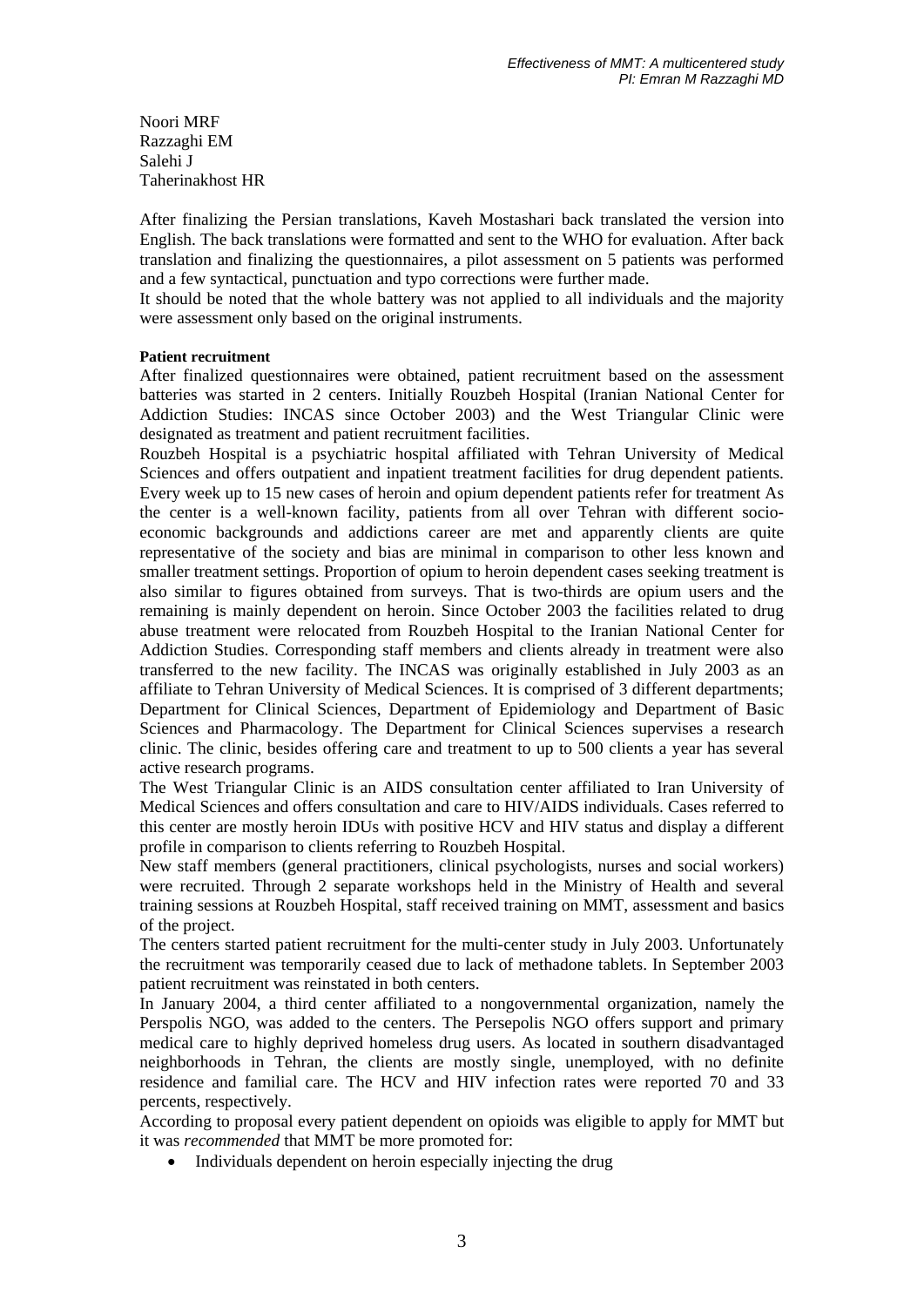- Suffering from co-morbid psychiatric illness (suicide attempts, mood disorders, personality disorders, excluding frankly psychotic patients)
- Having low socio-economic status
- Having failed attempts for detoxification.
- Showing HIV related high risk behavior or already infected with the virus.

A general practitioner would evaluate each client and offer a chance to enter MMT. The decision to enter MMT was finally reached through doctor-client discussions.

Clients received methadone based on an open label design and variable doses starting with 30-40 mg/day. No fixed dosing was applied. They underwent weekly visits by general practitioners and underwent psychiatric consultation upon request by GPs. The doses were increased as far as clients would feel no more need for methadone or side effects would impede further dose increase. Urine toxicology was performed on a predetermined schedule. A positive result was no indication for dismissing clients. In all centers no take home was allowed for the first 3 months. Patients would be discharged if committed crimes such as drug dealing in the clinic premises, intentionally damaged properties or showed physical violent toward staff or other clients. It was requested that clients in INCAS pay 5-10\$ for their methadone and 3\$ for weekly visits. However if patients could not afford the fees they were not discharged and inevitably received free services with no limitation. In the other centers all treatment was offered gratuitously.

In INCAS and West Triangular Clinic take home was offered after 3 and 4 months of daily dispensing, respectively. In INCAS after 3 months of continuous daily dispensing clients were allowed a take home for the weekend (Fridays). Thereafter every 2 months one other day was added to the take home days. After 13 months clients were allowed their maximum take home that the clinic offered; one referral per week along with 6 days of take home. In case that patients failed to show up for 3 consecutive days or missed more than a 5 appointments in month, their take home progression was reversed and less take home was offered. Failing to show up for week stopped the take home totally and patient was regarded as a beginner. The West Triangular Clinic had a similar profile. In Persepolis NGO no take home was allowed in any case.

In exceptional states, as need for hospitalization for other medical illness, temporary arrest for unrelated cause, or severe issues affecting family members, after proper documentations and consultations through committee, very limited take home was offered.

# **Results**

It should be noted that the following results are based on data obtained through **original domestically designed questionnaires**. The data acquired through the **WHO battery** and part of the WHO collaborative study on substitution treatment is **not** considered in the results and they will be relegated to corresponding offices for evaluation and later publication under a copyrighted general report.

# **Profile of clinic's general clients**

Before reviewing the profile of MMT clients, a brief overview of INCAS clinic's clients irrespective of their kind of treatment is offered. This will depict a general profile of the backgrounds of patients referring to the study premises and allow a comparison between MMT and other clients to be made. Since the establishment of addiction clinic in October 2003 in INCAS, every client referring for addiction treatment undergoes a general assessment by a structured questionnaire named the "*basic demographic and drug abuse assessment questionnaire*". This questionnaire contains questions regarding basic demographics, current drugs of abuse, employment, marital, education and dwelling status and money spent on drugs. Also history of drug use, previous treatment attempts, injection drug use and incarceration are also sought. It is applied in the first meeting by a clinical psychologist or social worker and irrespective of the consequent interventions offered to the client. In this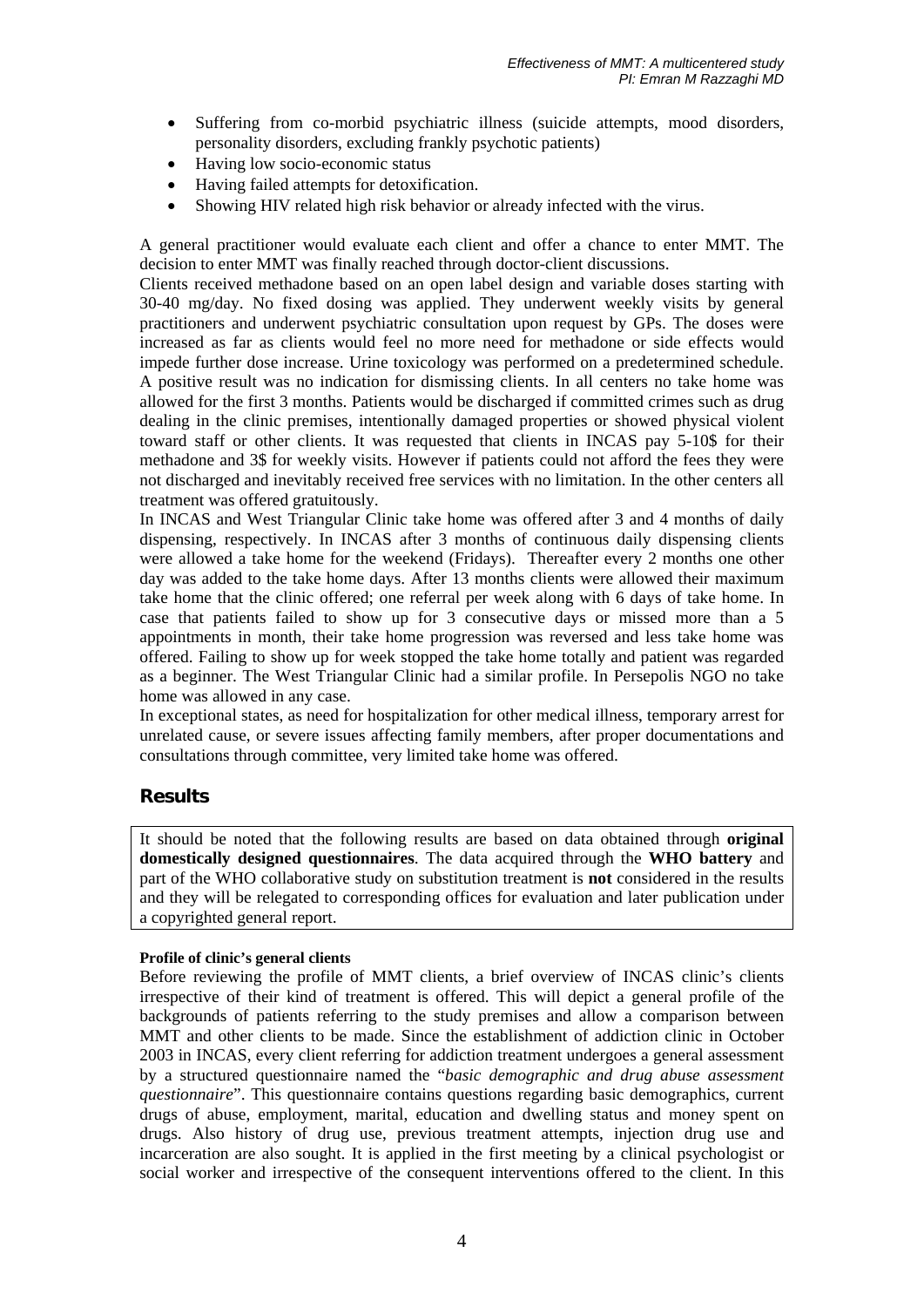| <b>Drug of Abuse</b>                  | Total $(n=412)*$             | Opium $(n=215)$              | Heroin $(158)$             |
|---------------------------------------|------------------------------|------------------------------|----------------------------|
| Age                                   | $35.71 \pm 10.76$            | $36.09 \pm 11.49$            | $35.23 \pm 9.73$           |
| Duration of addiction (Yrs)           | $8.1 \pm 6.43$               | $7.39 \pm 6.37$              | $8.81 \pm 7.57$            |
| Money spent daily on<br>drugs(Tomans) | $3,251 \pm 4,824$            | $2,929 \pm 1999$             | $7994 \pm 6015$            |
| Marital status                        | 53% married<br>5.4% divorced | 54% married<br>5.3% divorced | 51% married<br>6% divorced |
| Employment rate                       | 61%                          | 58%                          | 63%                        |
| Years of formal education             | $9.3 \pm 3.50$               | $9.12 \pm 3.58$              | $9.59 \pm 3.34$            |
| First drug of abuse                   | 96% opium                    | 95% opium                    | 97% opium                  |
| History of injection                  | 37%                          | 14.6%                        | 71%                        |
| History of incarceration              | 42%                          | 33%                          | 63%                        |
| Using opioids more than once<br>a day | 91.2%                        | 81.3%                        | 97.5%                      |
| HIV positive at admission             | 8.2%                         | 4%                           | 16%                        |

regard from October 2003 to October 2004 a total of 412 clients meeting the DSM-IV criteria for opioid abuse or dependence were accordingly recruited and evaluated in INCAS. The profile is depicted in Table 1.

\* In 39 clients there was no predominance regarding opium or heroin or primarily abused other narcotics (e.g. buprenorphine, codeine, diphenoxylate,…)

#### **Table 1: Profile of INCAS general clients**

Unfortunately the basic demographic and drug abuse history was not applied to clients before October 2003, thus such a general profile of individuals referring to the Rouzbeh clinic is not available.

Due to lack of reliable data regarding the average profile of Iranian drug users seeking treatment, it is hard to comment on the above data but some facts seem obvious;

Heroin users referring to INCAS/Rouzbeh are over represented. Among all INCAS clients irrespective of MMT, 38% were heroin users which is almost twice as the Iranian average. Apparently, individuals using heroin refer more readily to INCAS which is understandable in the light that this center functions as a center for quite hard to manage cases and individuals referred through private and other governmental sectors. The fact that INCAS offers MMT and in fact was among the first and only centers at the beginning to do so, might have further biased referral of heroin users. Injection drug use was also more common in INCAS clients as 37% confessed a history of IV drug use some time in their life.

# **General profile of MMT clients**

Some general features regarding the activity of the 3 centers, their recruited clients and corresponding basic features of the patients are offered in Table 2.

As can be noticed a total of 578 patients were admitted in the centers. Of this figure 395 (68%) are still in treatment. The clients were predominantly heroin users in their mid 30s. The average education was around 10 years and did not differ significantly from other clients. The duration of addiction before entering MMT was around 12 years. HIV positive cases were overly inflated in the West Triangular clinic. This was due to the fact that this setting was primarily set up for infectious disease and offered MMT to such cases. HCV infection was high in both Triangular and Persepolis clinics as well. The latter had a bias toward IV homeless drug users thus explaining higher infection rates as well.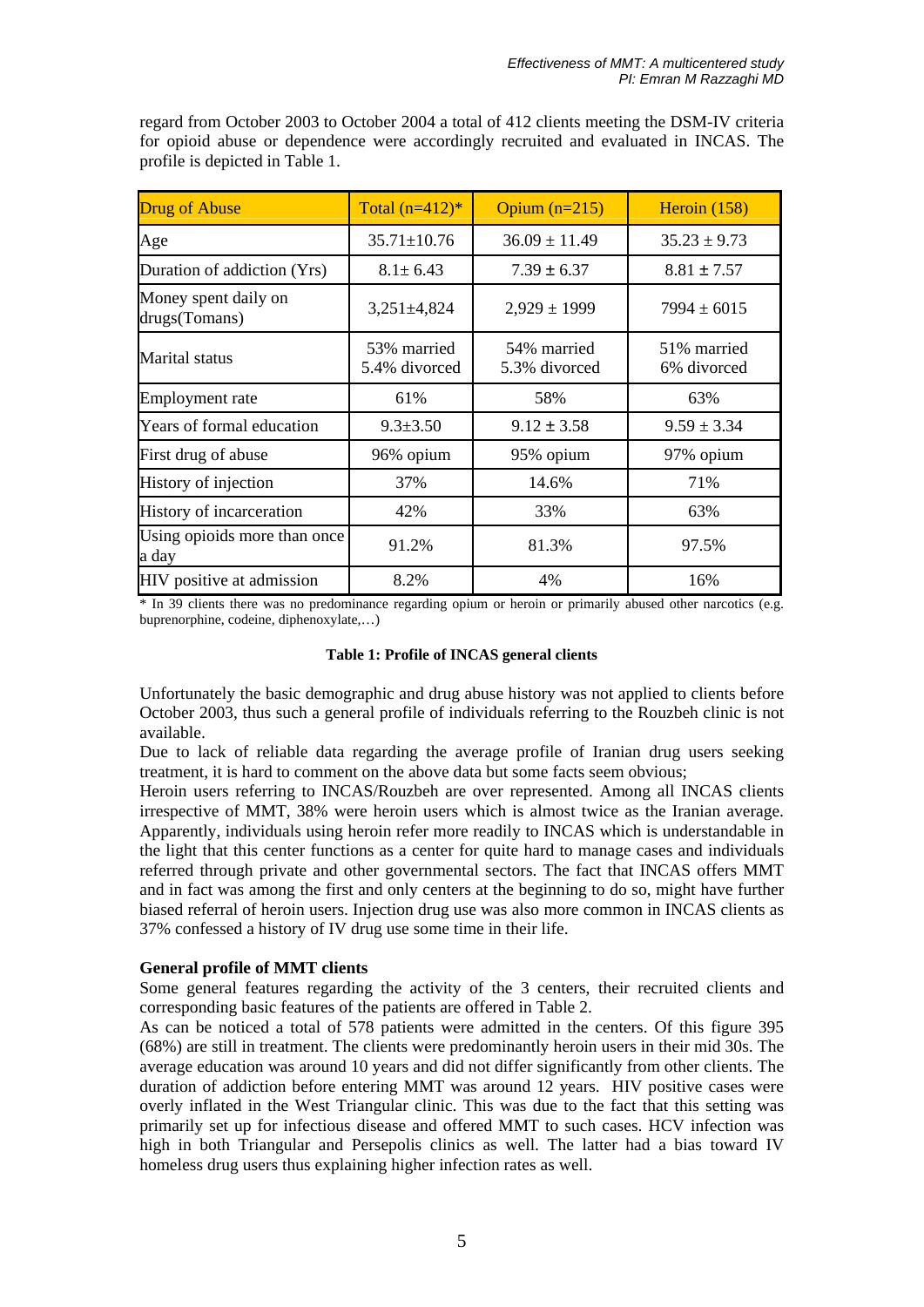|                                                                         | Rouzbeh /INCAS   | W. Triangular<br>Clinic | Persepolis NGO          |
|-------------------------------------------------------------------------|------------------|-------------------------|-------------------------|
| Initiation of patient recruitment<br>for the study                      | May 2003         | May 2003                | January 2004            |
| Number of clients admitted to<br>MMT since beginning<br>of<br>activity* | 241              | 72                      | 265                     |
| Number of clients currently in<br>MMT (November 2004)                   | 163              | 41                      | 191                     |
| Average age of clients                                                  | $34.22 \pm 8.37$ | $32.30 \pm 7.45$        | $31.13 \pm 8.04$        |
| Average duration of addiction<br>in clients                             | $12.1 \pm 5.8$   | $11.2 \pm 7.9$          | $11.7 + 4.3$            |
| Primary drug of abuse                                                   | 73% heroin users | $>85\%$ heroin<br>users | $>85\%$ heroin<br>users |
| Estimate of % HIV+ cases                                                | 15%              | 85%**                   | 45%                     |
| Estimate of % HCV+ cases                                                | 35%              | $>90\%$                 | 75%                     |

\* Including cases dropped out of treatment

\*\* The clinic was set up primarily for HIV and HCV positive cases, explaining the high infection rates.

#### **Table 2: Profile of MMT Clients in 3 centers**

In order to offer a comparative view of MMT clients to non-MMT individuals a comparison profile of both groups of patients in the INCAS clinic is depicted in Table 3. It can be noticed that the average age of MMT clients is 4 years higher than a typical client seeking treatment in the facilities and the difference is significant  $(p<0.01)$ . Heroin use and incarceration rates were also significantly higher in MMT clients than clients not entering this treatment. Age and years of education showed to significant difference  $(p<0.01)$ .

As the other clinics offered no treatment other than MMT, no corresponding comparisons in the Persepolis and West Triangular Clinic settings can be made.

| Feature                  | <b>INCAS</b> general | <b>MMT</b> clients | <b>Comments</b> |
|--------------------------|----------------------|--------------------|-----------------|
|                          | clients              |                    |                 |
| Age                      | $35.71 \pm 10.76$    | $34.22 \pm 8.37$   | NS              |
| Years of education       | $9.3 \pm 3.50$       | $10.1 \pm 3.1$     | <b>NS</b>       |
| Years of addiction       | $8.1 \pm 6.43$       | $12.1 \pm 5.8$     | P<0.01          |
| Percent using heroin     | 38%                  | 80%                | P < 0.01        |
| History of incarceration | 42%                  | 61%                | P < 0.01        |

#### **Table 3: Comparison of MMT and general clients**

#### **Clinic profiles**

A brief comparison of the basic features and facilities of the 3 clinics is offered in Table 4. In the 3 facilities, INCAS offers interventions other than MMT to clients. Active detoxification programs, naltrexone maintenance, buprenorphine maintenance, various relapse prevention programs are available in this center. The West Triangular Clinic is primarily set up for consultation and treatment of STDs and HIV positive individuals. It had latter added a MMT component for IV drug users. The Persepolis NGO offers general care in its drop in center (DIC) for street drug users. It has also established a MMT clinic for some individuals seeking help in the DIC. To two latter have primarily a general medical approach while INCAS, has a psychiatric and psychological background. Thus non-pharmacological interventions are more available in this center. The two latter clinics are absolutely free of charge while INCAS demands parts of the costs to be covered by the clients as a general policy.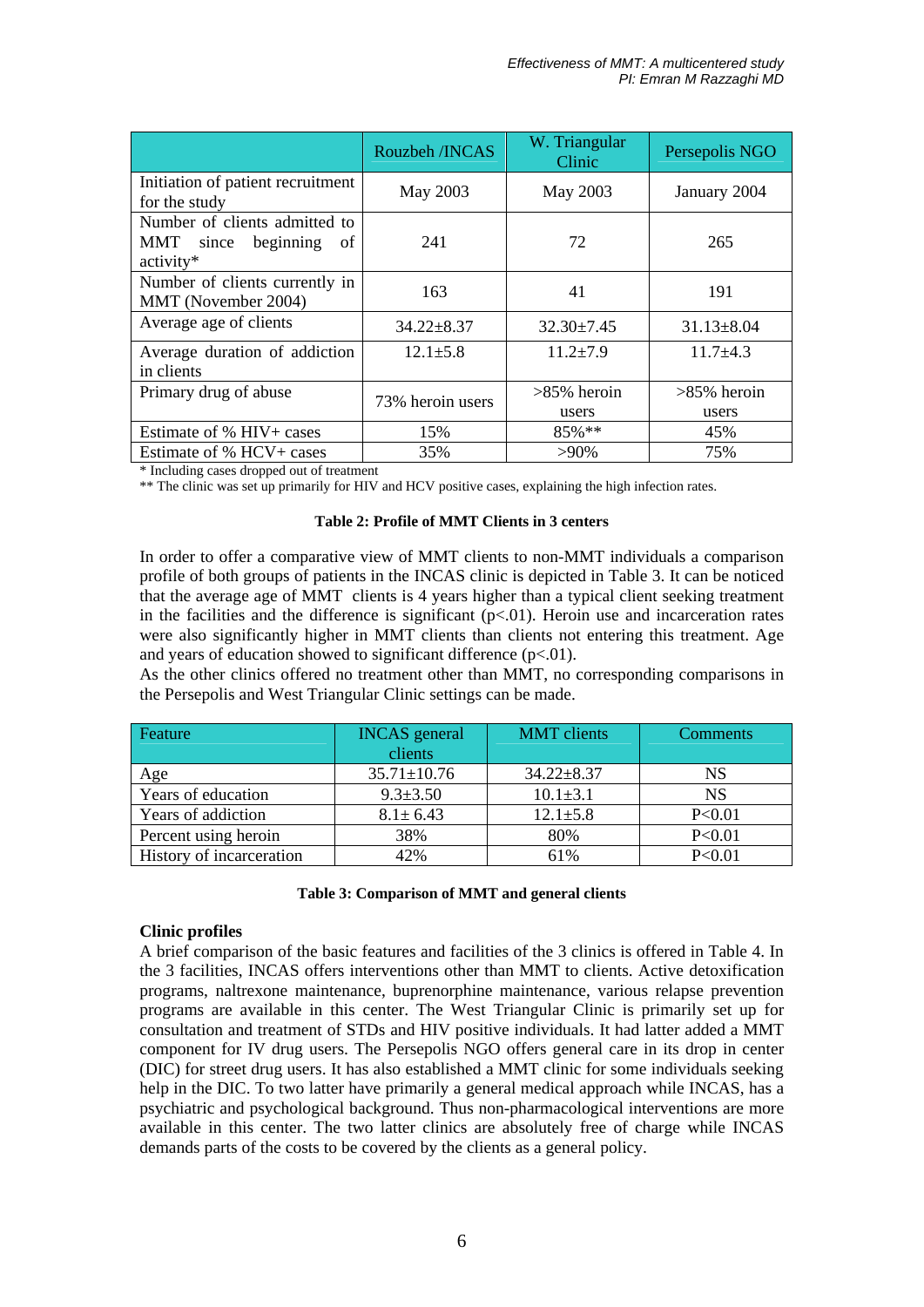|                                                       | Rouzbeh /INCAS  | W. Triangular<br>Clinic     | Persepolis NGO |
|-------------------------------------------------------|-----------------|-----------------------------|----------------|
| Offering other treatments for<br>addiction            | <b>Yes</b>      | N <sub>0</sub>              | No             |
| Psychiatrist present                                  | <b>Yes</b>      | N <sub>0</sub>              | No.            |
| Offering psychotherapy for<br>drug abusers            | Yes             | No                          | N <sub>0</sub> |
| (received)<br>Treatment fees<br>from clients)         | 12-15\$ a month | Free                        | Free           |
| Average estimated monthly<br>costs per client in MMT* | 35\$            | 30\$                        | 20\$           |
| Take home policy                                      | After 3 months  | After 4 months              | None           |
| Number of full-time MMT<br>physicians**               | 3               | $\mathcal{D}_{\mathcal{L}}$ |                |
| Number of full-time MMT<br>nurses**                   | 4               | 1                           | 1              |
| Number of full-time MMT<br>psychologist**             | $\overline{2}$  | 1                           |                |
| Number of day-patients in<br>$MMT***$                 | 143,400         | 26,100                      | 65,300         |

\*The cost refers to clinical care only and does not cover research and investigations demanded by the proposal

\*\*Or its equivalent if part-time staff is employed.

\*\*\*Sum of number of clients consuming methadone each day x duration for each patient.

**Table 4: Basic features and facilities of the clinics** 

#### **Main outcome results**

A brief overview of the outcome results is offered in Table 5. As is noticed from the table, before admission to the program, the clients had average OTI opioid scores of 2.0-3.4. Such scores usually correspond to more than twice a day daily consumption of opioids.

After 6 months of follow-up more than 60% of clients was still in treatment. Six-month retention was the highest in INCAS, where 72% of patients were in receiving methadone after 6 months.

The critical period for drop out was the first month and while the average daily dose was less than 40 mg/day. Afterwards attrition rate decreases dramatically. If the first 2 weeks are not included, afterwards drop outs decrease significantly. If patients attain day 14 of MMT, they have more than 80% chance to stay in treatment for more than 6 months.

After 6 months of continuous MMT, OTI scores for illicit opioid abuse fell dramatically. In our sample after 6 months, the average in all 3 clinics was below 0.26. In INCAS and West Triangular Clinic, it even dropped further to 0.12 and 0.10, respectively. Despite the sharp fall in OTI scores, after 6 months, still approximately half of the clients reported illicit drug abuse during the recent month. Through estimates based on OTI scores, it can be speculated that total drug abuse declined to 1/15 or even 1/20 after initiation and stabilization on MMT.

|                                                                  | Rouzbeh /INCAS | W. Triangular<br>Clinic | Persepolis NGO |
|------------------------------------------------------------------|----------------|-------------------------|----------------|
| One-month retention rate                                         | 89%            | 83%                     | 81%            |
| Three-month retention rate                                       | 76%            | 73%                     | 68%            |
| Six-month retention rate                                         | 72%            | 68%                     | 60%            |
| Average OTI score for<br>opioids before treatment*               | $2.9 \pm 1.1$  | $2.7 \pm 1.0$           | $3.4 \pm 1.7$  |
| Average OTI score for<br>opioids after 6 months of<br>treatment* | $0.12 \pm 0.7$ | $0.10\pm0.5$            | $0.26 \pm 1.1$ |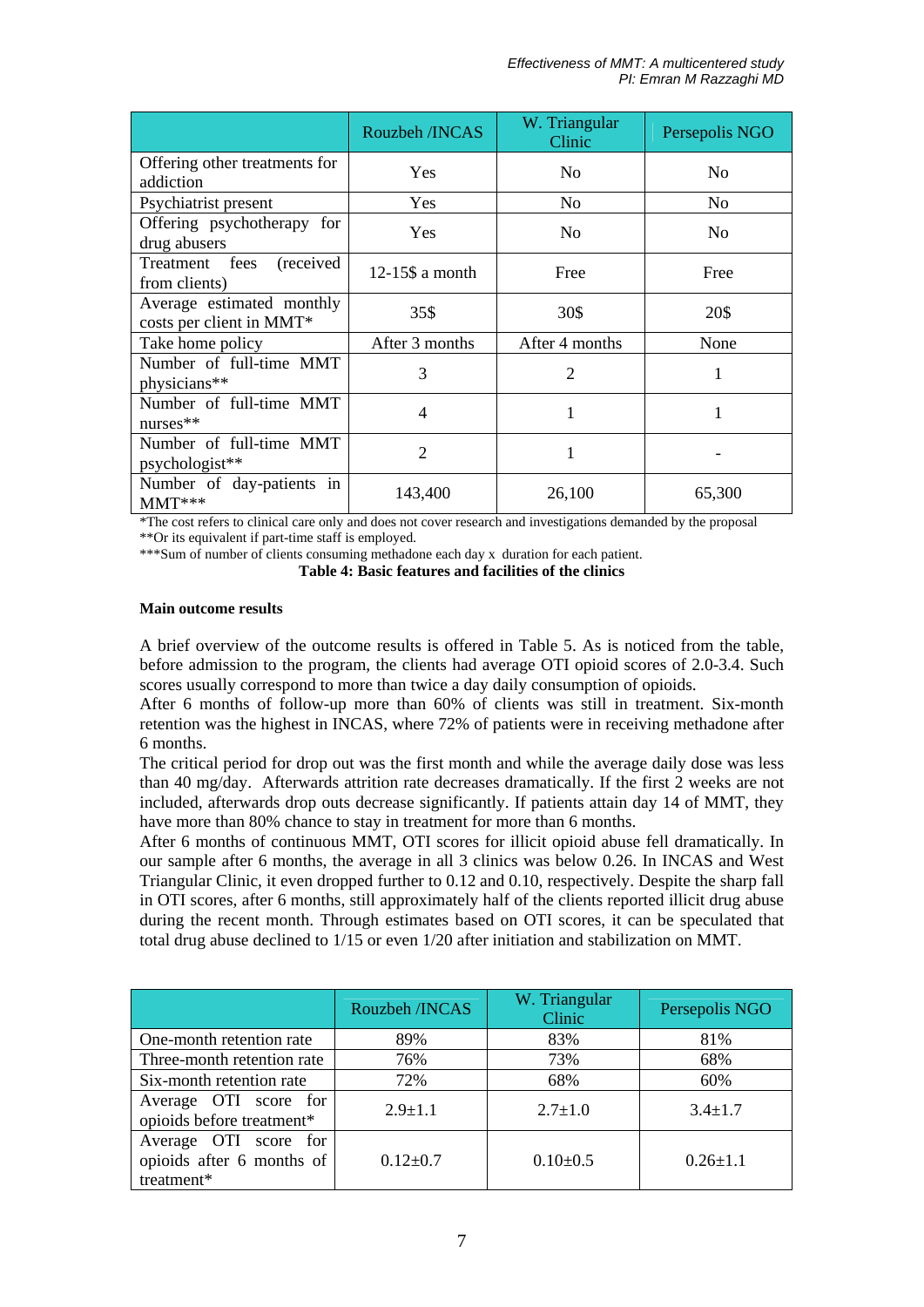| Estimated % who had used<br>illicit drugs during recent<br>month        | 40%                  | 45%                  | 50%                  |
|-------------------------------------------------------------------------|----------------------|----------------------|----------------------|
| Estimated<br>of<br>quantity<br>illicit drug use before and<br>after MMT | 15 > 1               | 20 > 1               | 20 > 1               |
| Probable deaths due to<br>opioid overdose                               | 5 cases              |                      | 1? Case              |
| Total cases of death while<br>on MMT                                    | 8                    | າ                    |                      |
| Average daily dose (range)                                              | 85mg<br>$(25-170mg)$ | 70mg<br>$(25-115mg)$ | 59mg<br>$(20-150mg)$ |

\*OTI scores are estimated through calculations based 3 most recent days of drug use and number of occasions used in the corresponding days. Rough equivalents for OTI scores can be quoted as; total abstinence 0.00, once a week or less 0.01 – 0.13, more than once a week  $0.14 - 0.99$ , daily $1.00 - 1.99$ , more than once a day 2.00 or more.

#### **Table 5: Main outcome results**

## **Other outcome results**

In general the following issues, quantitative and qualitative results have been attained and research staff and assistants are quite unanimous on the findings:

- Outcome measures show that MMT dramatically decreases illicit drug use and after 3 months intravenous drug injection almost totally disappears. In INCAS no client showed intravenous drug use after 3 months of maintenance treatment.
- Mood, social and personal functioning improves after 3 month of constant methadone consumption.
- MMT decreases illicit opioid abuse, criminal and violent behavior and helps patient spend a reasonable sum of money formerly spent on drug consumption. On average while each patient in Tehran stated that after MMT they saved 130,000 Tomans per month. On problem met in assessment of criminal behavior was the floor effect met while using the OTI. It appeared that OTI was not a suitable tool when it came to assessing criminality. According to this questionnaire, 4 areas of criminality; drug dealing, theft, forgery and violent crimes are assessed. Individuals can receive a maximum of 16. Individuals claiming no criminal activity during the preceding month, with obtain 0. In the INCAS sample 87% received zero. Maximum score was 4!
- The induction phase and sudden discontinuation of MMT are precarious states and clients are at risk of overdose and death.
- Clients finishing 6 months of MMT rarely demand discontinuation and wish to extend their treatment despite offers from their health care takers. Of the 241 clients entering on MMT in INCAS only 5 had demanded voluntary detoxification after 3 months of treatment. Among the 5, two resumed MMT after facing decreasing dose of methadone.
- MMT with doses below 20 mg/day is highly recommended against, unpractical and useless and associated with high dropout, patient complaint and comorbid illicit drug use. In INCAS 4 clients remained stable on 20-40mg/day. They claimed the methadone was holding and showed no desire for higher doses. Regarding that more than 240 patients were entered on MMT in this center, it appears that dose ranges below 40mg/day may suffice to only less than 2% of individuals. It is noteworthy to add that all 4 were former opium abusers. The notion that some clients may wish to keep their daily doses below 40mg/day in order to be able to gain pleasure through 'top drug abuse' was never substantiated. There was a slight fear among clients that it is better to have their doses curbed down, but it was never met for individuals while receiving below 40 mg/day.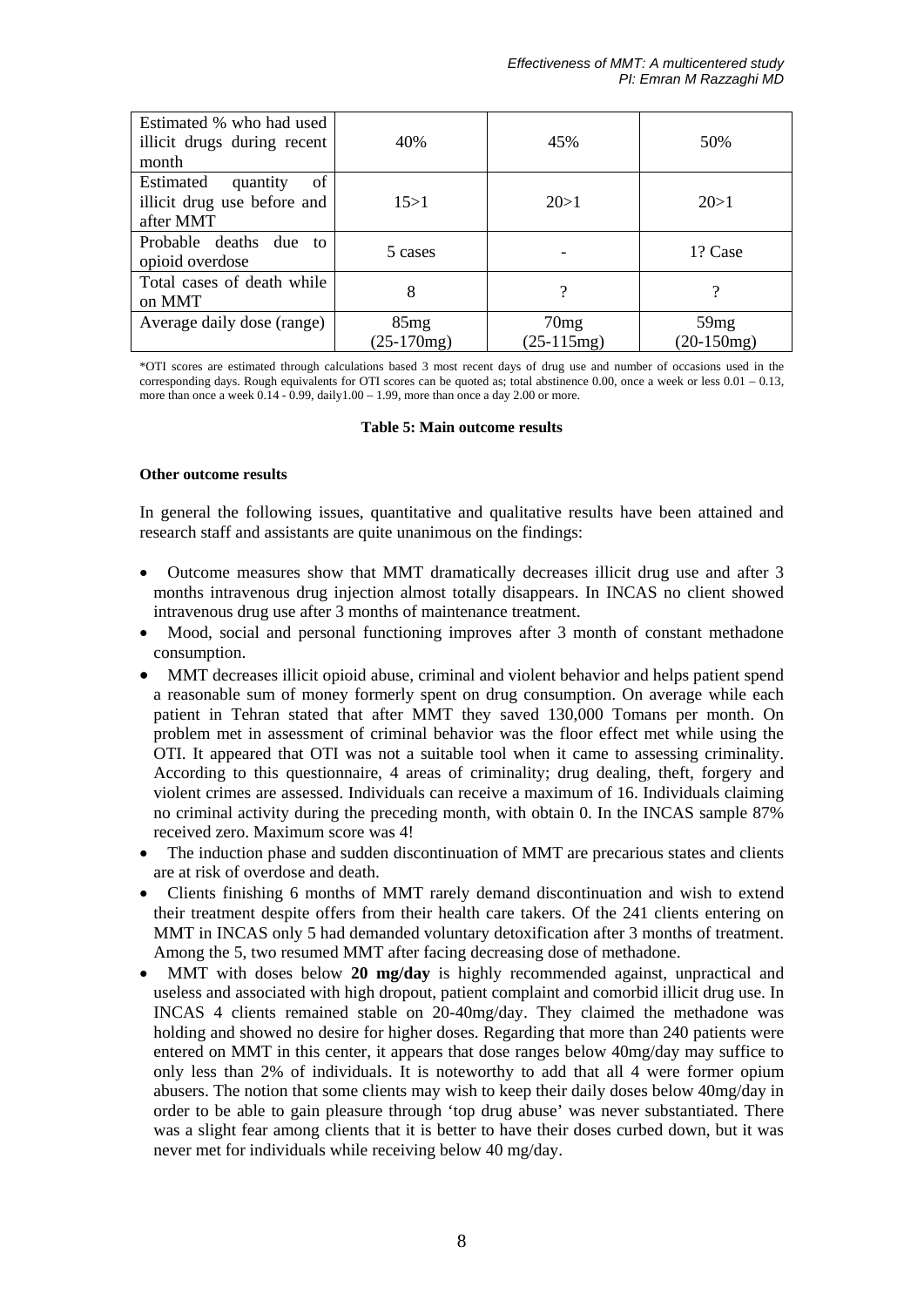- When MMT is installed, many clients come to the clinic demanding short-term detoxification and impose a burden for MMT. The ratio appears to be 3 requests for detoxification and 1 for MMT.
- Dose manipulation and take home policies should not be very flexible as it was thought at the beginning. More strict programs with few take home are beneficial as well. We recommend against take home doses for at least the weekdays before finishing month 3 of MMT even in highly compliant motivated individuals.
- In up to a third of clients, cannabis and benzodiazepine and other psychoactive drugs abuse continues to exist even after3 months of continuous MMT.
- After being initiated on methadone more than two-thirds of clients believe that MMT has financially aided them and spending money a rare phenomenon before methadone becomes apparent in many clients.
- The beneficial effects of MMT seem more profound in marginalized, at high-risk populations.
- Administrative and managerial expertise along with staff dedication and motivation are very decisive in optimum results and the impact exceeds professional knowledge and protocol content.
- Counseling, offering supportive care and learning problem solving skills will tremendously augment the positive effects of MMT.
- Untimely and premature separation from methadone leads to relapse and failure. Clients should be motivated to stay in treatment as long as psychological, social and medical problems persist.
- Despite primary failures and relapses, when remaining long enough in MMT positive effects will eventually appear. Individuals should be encouraged to continue medication despite probable initial relapses.

# **Methadone dosing**

The joint experience from all clinics showed that it is better to start all patients on methadone for 30mg/day. The methadone to be increased 5-10 mg/day every week upon patients request till a 80mg/day was achieved. Afterwards, dose increases were applied with more caution. Presence of objective findings, including positive urine toxicologies, objective withdrawal symptoms and patient complaint all together were issues recommending a dose increase. In cases were only subjective claims were present; the physicians believed that a more through evaluation of clients should be done. In many cases there was poor problem solving, high stress life style and comorbid depression that made the patient seek higher doses. It was recommended that in such cases rather than simply adding to the daily methadone dispensing, treatment of mood disorders, helping to cope with stress and recruiting social support was more effective and prioritized. Simply going up with daily dose in face of such instances led to aggravation of patient complaints along with methadone side effects as drowsiness. Interestingly some clients despite drowsiness due t methadone still felt that they were not receiving the proper dose and their needed more! Such cases were almost always due to the false belief that methadone is a cure all and all they needed for fighting their addiction and being able to pursue a happy functional life was an agonist! For such individuals psychotherapy was a choice with optimum outcome.

In less than 10% of individuals it was confired that they needed more than 150mg/day. It was corroborated that it is not simply a pursuit of methadone high or misunderstanding about its action. Rather true objective signs of withdrawal and severe craving was present. It only responded to dose increments.

#### **A note on methadone detoxification**

As stated before, when MMT was implemented, 3 out of 4 clients preferred short-term methadone consumption (i.e. methadone detoxification) to MMT. Hence they were offered the occasion to stabilize on methadone and get detoxified through a 21 day gradual tapering program. In this treatment option, clients where primarily offered methadone for 3 days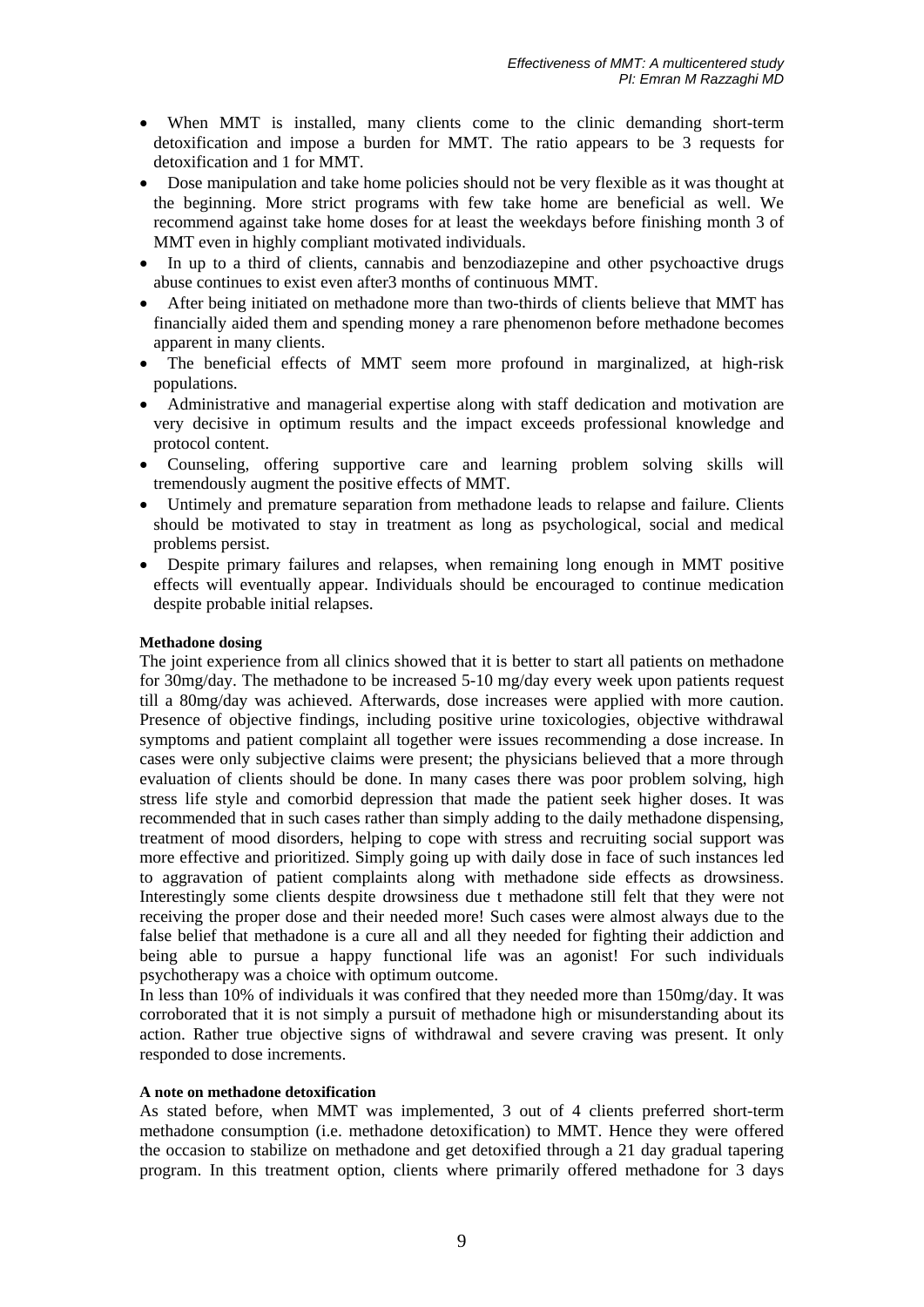usually in an increasing schedule. After feeling stable the daily methadone was cut down by approximately 5% a day till it finally reached zero. The clients were visited every week but dose increases were not allowed. If a patient failed to continue treatment or relapsed using illicit opioids, no dose increase was afforded, rather a new detoxification cycle was started.



**Table 6: methadone tapering during detoxification in heroin and opium abusers** 

Table 6 shows the average methadone dose during the first week in heroin and opium users. As it is noticed, the stabilizing methadone equivalents for heroin and opium dependent individuals did not differ.

From October 2003 to October 2004 a total of 510 detoxification cycles for 325 clients was performed. The results showed that only 15% where able to reach dose zero of methadone. The remaining had relapsed before reaching 15 mg/day of methadone. Also from the total number of clients (n=325) only 9% (n=29) were able to start naltrexone.

# **MMT for opium abusers**

As shown in the results, in INCAS, 27% of MMT clients were opium abusers. In the other clinics, this was less pronounced. Opium users are also at risk for HIV and in fact in our sample, 13.6% and 33% had history of injection drug use and incarceration, respectively. Also 4% were HIV positive, but these figures are significantly less than the corresponding figures in heroin abusers. Thus it can be concluded that HIV risk is less pronounced but still present in opium abusers. Meanwhile the study showed that opium abusers had high retention rates in MMT and this treatment decreased relapse and high risk behavior in a similar manner. Acceptance toward MMT was also high among opium abusing clients. In other words opium users like and benefit from MMT. But it is important to know how much they need it? And how vital is such an intervention among this group of clients. From one hand, it offers cheap, highly effective and accepted treatment to such individuals. On the other hand it might temporarily and unduly deprive them from the chance of continuance in an abstinenceoriented program. They might stay in MMT while they really don't need it and are not at grave danger of HIV and overdose and fit to stay abstinent for long periods. It should be also kept in mind that a nationwide policy for MMT in opium users will demand gigantic resources as for covering only a third of opium abusers by MMT will need enough facilities for more than half a million cases. We believe, that nationwide policy toward opium users, when it comes to MMT, needs further scrutiny and cohesive investigations, but meanwhile opium users at risk or unable to quit should by no means be deprived of such an intervention. It seems to be a matter of priorities and resources rather than a medical issue.

# **Methadone dispensing**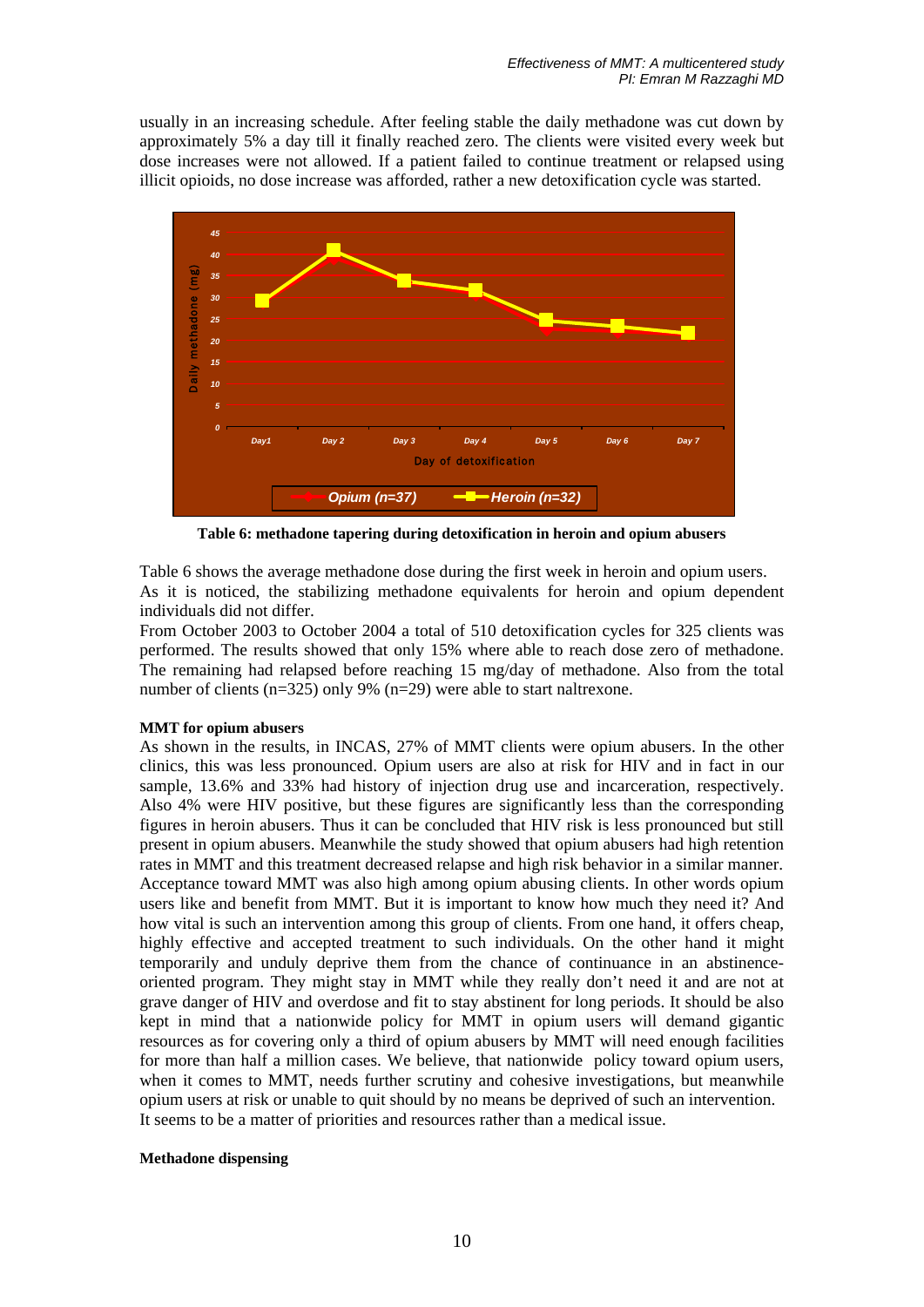Among the issues of our methadone clinics, methadone dispensing appeared as one of the highly controversial and problematic areas. It was necessary to;

- 1. Retain the dignity of all clients, increase their alliance with staff members and satisfaction with dispensing
- 2. Prevent diversion and unlawful behavior in receiving the medication
- 3. Offer fast and accurate dispensing and safe guard against error as in some days up to 200 doses were dispensed.
- 4. Regard the sanitary standards for storage and preparation.
- 5. Deal with emergencies and unwanted events.

As a routine in INCAS, clients would appear at the methadone dispensing room from 9am-12pm or 2pm-5pm in person to receive their allocated dose. The nurse in charge would see the clients' ID and make a short examination of the client. In the examination he or she would look for signs of overdose, delirium or decreased state of consciousness. In case the ID was correct and matched with clinic data and patient was alert, well oriented and responsive the dose would be offered. In INCAS, the nurse had prepared the dose before patient arrival. He or she would have assigned a disposable cup and marked it with patient name and would have poured the dose in the cup. As offered tablets were not allowed, they had to be grinded by a hand mill before pouring to the cup. The client would receive the cup; swallow its contents at the presence of the nurse and leave. Most clients preferred not to mix the grinded powder with water before ingestion as they believed it made it sticky and hard to swallow. Meanwhile it made parts of it to adhere to cup walls being hard to detach. In this line the practice of adding water or fruit juice to the powder by staff members before dispensing was abandoned. Most clients would later drink some water after taking the powder. It was requested that the nurses supervise and make sure of the ingestion. Parts of the dispensing procedure is shown in Figure 1.

At the beginning plenty of complaints were filed from patients regarding the procedure and dispensing was the major matter of quarrel and unrest in the clinic. Many patients felt offended by the supervised ingestion. Stated it is humiliating. Some had anxiety swallowing while somebody watched. Some wanted to slowly sip the powder or its mixture with water while nurses prompted for rapid ingestion. The idea of not supervising ingestion was immediately discarded as number of diversion increased and

**Figure1: Methadone tablets grinded manually are dispensed under direct supervision of nursing staff.** 

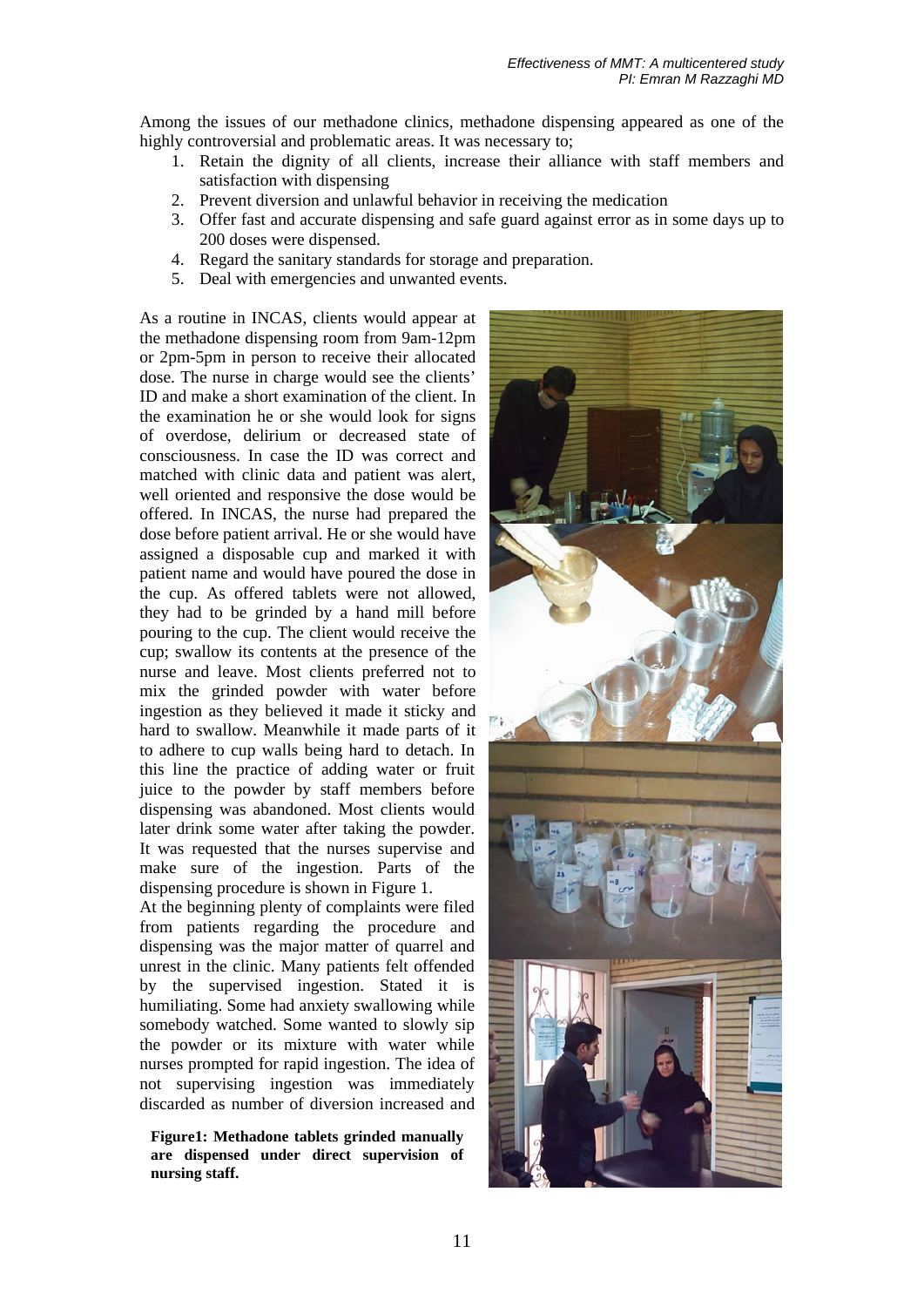plenty of grinded methadone for sale appeared outside the premises. Pouring methadone in pockets, paper, and other containers soared high and even clients complained about too much methadone in the streets offered for sale. Demand for continuous increase it doses was also very common. Not all who concealed their methadone had diversion. In fact many stated they wanted to take their methadone and ingest it divided, or whenever they feel the withdrawal. Some intended to save for later or enjoy it with some stuff as benzodiazepines, a little alcohol, a joint or simply a cigarette with friends.

It was unanimously decided by medical staff that methadone dispensing should be routinely supervised. It was stressed that nurses allow clients in only one at a time. Make a more empathic greeting. Patients get seated. After some short friendly conversation give them the dose and while finishing the conversation and paper work keep an eye on the consumption. It showed that offering a welcome, exchange of some words and spending more time dramatically reduced the tension.

Despite vast improvements, still some cases complained of similar notions. Especially accusing the staff of verbal abuse or impoliteness was met in some 10% of cases. Unfortunately some complaints were not unsound and staff confessed of being on the edge with some clients. Being hostile toward certain patients, not showing respect while handling the medication, scorning patient behavior or appearance was the major areas of discontent. Unresolving riff among certain clients and nurses was met in around 5 clients in a group of 200. Although premature to presume, but we believe that in some rare cases a long lasting feud toward a specific member appears and is hard to resolve. In such cases the client stays friendly toward other staff members and patients and we could never come up with who is the culprit? Staff member or the client? As there is no proven frank violation of clinic rules, staff is uneasy with discharging the client. Such cases were mostly resolved either after implementing surveillance cameras at the clinic or changing the timing of arrival at the clinic. Unfortunately individual consultation sessions did not offer very much for such cases. Maybe this was due to our staff shortage or lack of enough expertise.

Of course in many common hostilities, simple sessions with clients render miraculous results. Of more than 200 MMT clients in INCAS only 3 had to be discharged because of proven violence toward staff. Interestingly 2 of whom later reconciliated with the corresponding staff and returned to treatment. In one other staff, the violence was severe enough for discharge but staff members judged some of the burden on the nurses so allowed a compromise. All such debates were almost 5 times more common in methadone detox clients. It is not clear whether the decreasing dose of methadone makes clients prone to such violence or the short term nature of the intervention? As in MMT most of complaints appear in newly recruited individuals and unsounded violence in old clients seems a rarity.

The other major complaints and debates were related to doubt about the true amounts of methadone dispensed. Clients would come up with the idea that the nursing staff is not supplying them with the prescribed amount by physicians and this under supply is either because of a corruption or some malice or grudge toward them. In a few instances there was a mass complaint that doses are truncated without their notice and that is why they are not feeling well enough. In one occasion in October 2003 in a holiday there was a protest against such a presumed corruption. Randomized scrutinizes by clinic director and deputies failed to corroborate such claims. Unprecedented inspection of prepared medications revealed that they actually met the prescribed amounts. Further review of complaints showed that such accusations were targeted against disliked nursing members and some nurses especially females were never addressed by such rumors. The suspicion was abated by reassurances by director and group meetings with staff members and clients. It was noticed that in instances inexperienced nursing staff had teased the clients about their doses and managed to threaten them about cutting down their medication. This had fueled the rumor that the prescribed medications are being diverted by staff and replaced by some other cheap drugs and … Better alliance between staff and clients managed to solve most cases. One other recommendation was to grind methadone tablets at clients' presence. The drawback to this proposal was that it slowed down medication dispensing and made to much delay and formation unnecessary crowding and queues at the clinic. Because proper alliance settled down the issue, the above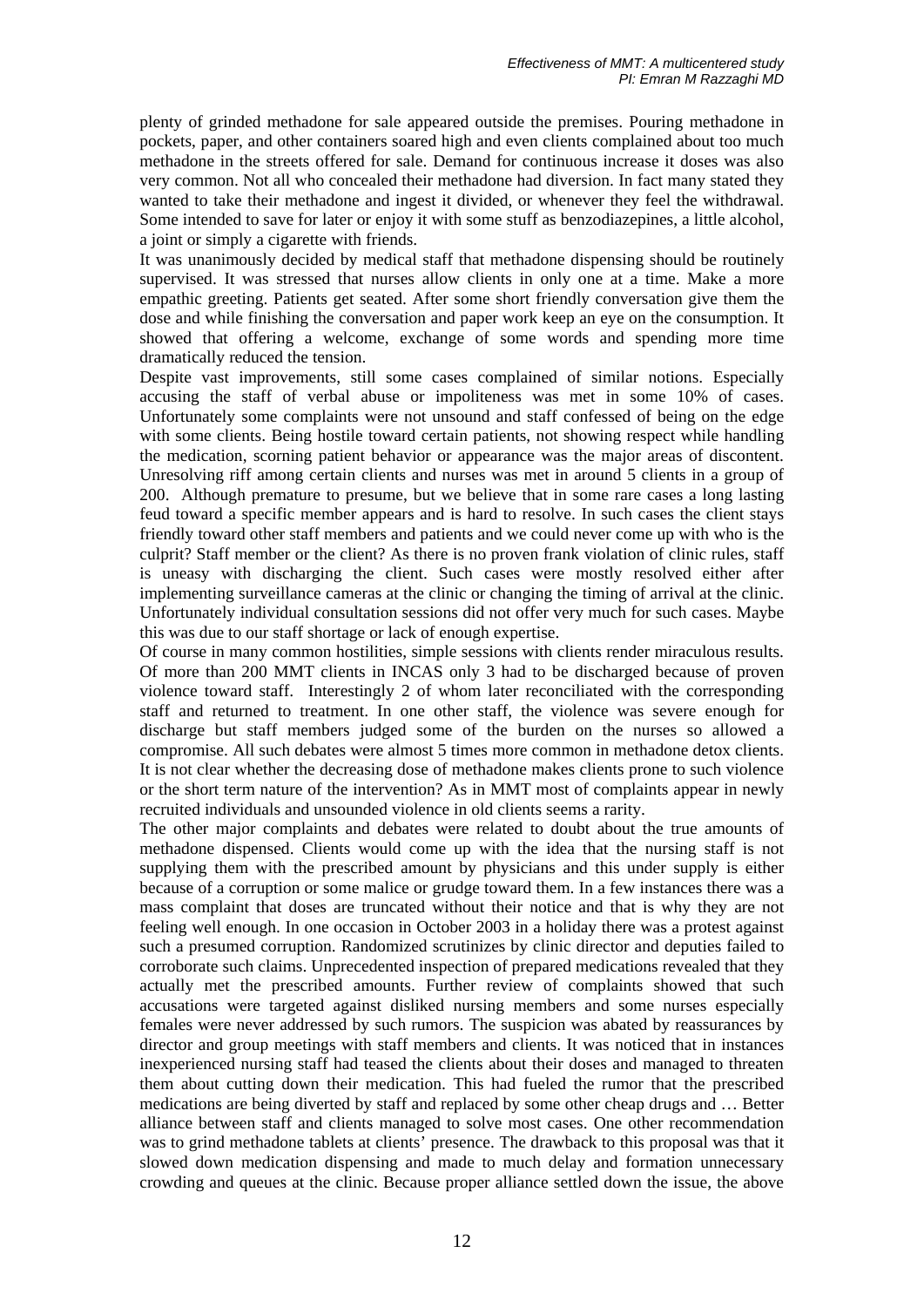proposal was never implemented but can be recommended for other clinic especially at the beginning.

Diversion, the ultimate executive worry at MMT clinics was minimized by the above measures. Clients proven of diversion had their take-home doses stopped and sometimes suspended temporarily from treatment. At INCAS one client was indefinitely discharged because of diversion and up to 15 had their take homes suspended. The problem with diversion was that it was hard to prove and staff members felt that action on uncorroborated claims might be ethically and scientifically unjust and more detrimental to treatment than having some methadone diverted. Diverted methadone originated either from single doses not consumed due to missed supervision or from take homes. The former had decreased dramatically through measures mentioned above. Especially implementing recording cameras turned out very positive for such cases. The second source of diversion was less amenable to such straightforward measures. The perpetrator would demand higher doses on faked symptoms and receive more methadone, only to divert from his take-home. In most cases fortunately he or she refrained from illicit drug use with was approved through urine toxicology examinations. They would ingested part of the take-home and sold or just gave away the rest to friends or family members. Not ingesting the methadone in total and relapsing to illicit use was less a concern as it was easily revealed through urine examination or rapid deteriorating situation of the client. Diversion of extra methadone by non-illicit using individuals seems to be less a medical issue. To prevent such diversion it can be recommended to hold take-home temporarily in clients who demand increase in methadone doses despite lack of objective withdrawal signs, and consider a structured well improvised system for take-homes (see section on take home policies). Some parts of diverted methadone were later traced to originate from other clinics with less restrictive measures. Also diversion was much more common in detox clients and when detoxification with methadone was a common practice at the clinic (see section on detoxification with methadone). Organizing self-help groups to counteract diversion has had very promising results (see section on selfhelp groups). Despite all measures diversion is never totally abolished and some heinous habits are rarely met. Hiding methadone powder in mouth and throat and latter spitting it for sale is one to be mentioned!

Another issue that has always raised concerns is eliminating error in ordering methadone for patients through the clinic. In INCAS a model of double prescription has been adapted. The physician orders methadone through a special double copy methadone order sheet. A copy is kept in clients files and one is sent to the dispensing room. In this sheet exact amount of methadone for a certain period of time, take home if any during the period and next appointment with the physicians are quoted. The methadone dispensing room copies the orders to a master prescription sheet. In this sheet the daily methadone dose, take homes and next visit are registered. Along with such information every time the client shows up for receiving his or her dose a check mark is applied. The master sheet thus keeps record of client attendance and absence as well. Also at the end of the sheet the total amounts of consumed methadone are cited. These figures are further used for keeping track of methadone consumption and clinic stocks. Any kind of dose alterations are applied through additional double copy methadone order sheets. The new ones can annul the previous order at anytime. The new orders are overwritten on previous ones in the master prescription sheet. The master sheets and 2 copies of the prescription order sheet are routinely matched to safeguard against potential errors and fraud.

Storing methadone is also a crucial element in methadone clinics. In many occasions INCAS had to dispense up to 2,500-3,000 tablets a day. Such figures add up to 20,000 a week. As methadone is obtained on monthly or twice-a-month basis from the Food and Drug Deputy of the Ministry of Health, a need to store up to 100,000 tablets at some points was met. In fact to guarantee a smooth supply, we had to have an additional emergency reserve of 50,000 tablets at all times in addition to the monthly quota. Storing such amounts raised security and sanitary concerns. All methadone had to be stored in steel fire-proof vaults under constant supervision of clinic warden.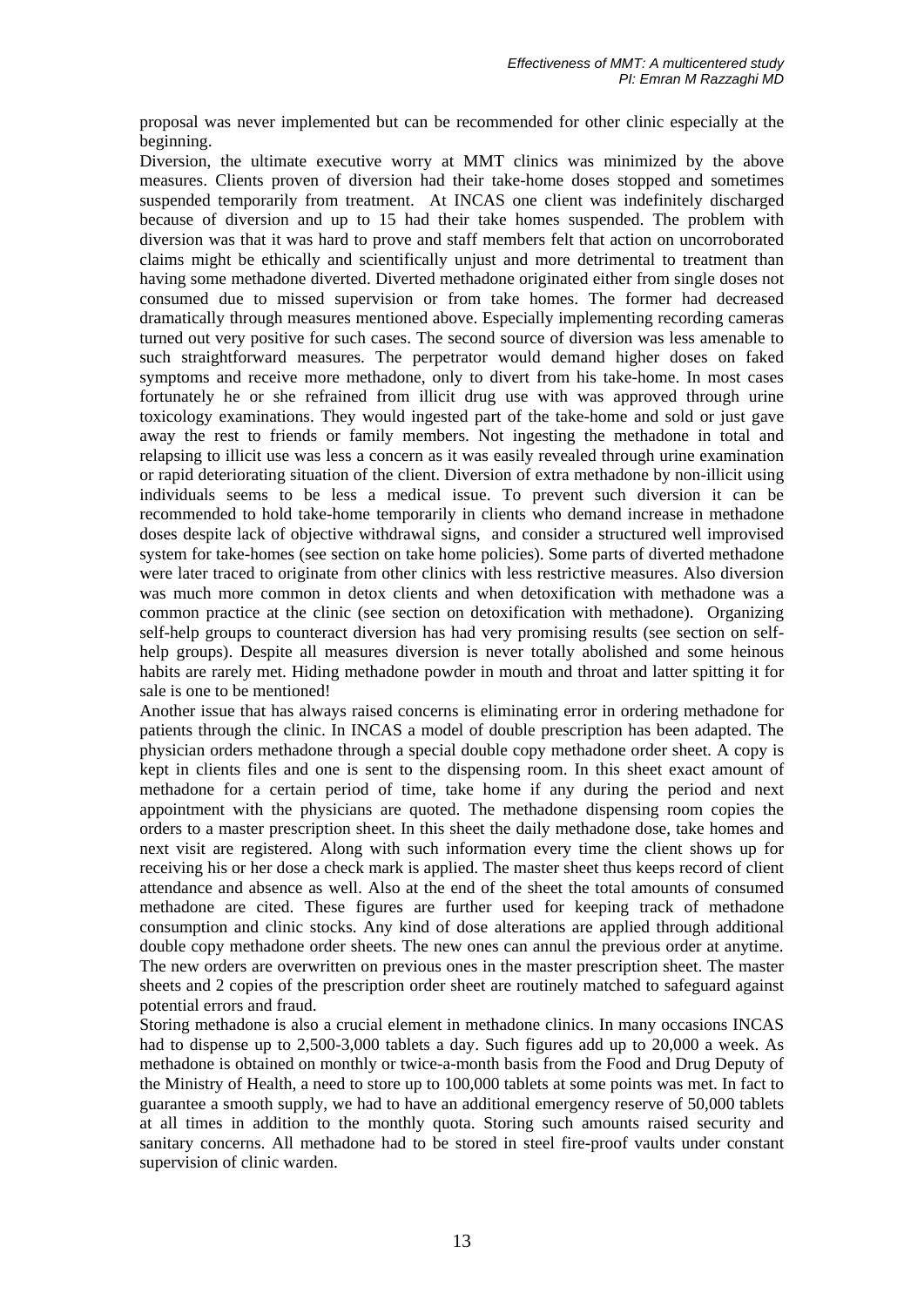

**Figure 2**. **The newly manufactured methadone in blisters consumes 3 times more space than the previous package. Simple change making a need for much more safeboxes.** 

An unfortunate event

regarding methadone dispensing occurred in December 2004. The manufacturing company changed the 100 tablet carrying plastic container to regular blisters of 10 (Fig 2). Apparently it was intended to facilitate counting of methadone on a more accurate basis. It was claimed that the plastic containers were cumbersome and occasionally had less or more than 100 which led to problems. Meanwhile it was stressed that it was hard to keep record of the tablets in such preparations. Regretfully such intention led to more rather than less problems. Blisters were more voluminous thus harder to carry and store. It was necessary to increase the number of safe boxes for same amount of methadone. Also extracting out 3,000 tablets a day by nursing staff turned out to a laborious chore (Figure 3). This showed a clear example of industrial efforts gone astray because of lack of communication with the consumers. Extracting tablets manually adds further to risk of contamination.



**Figure 3. Blisters are much harder to open (left) and can wound the finger tips (right)** 

# **Self-help groups**

Since mid-2004 a self-help group was initiated in INCAS. MMT clients who were stable, had negative urine toxicologies and showed high improvements were voluntarily gathered into a self-help office/group. A room was allocated to this issue and some 5 to 7 volunteers were recruited. Self-help currently offers services as;

• Information dissemination about clinic rules and available services to newly recruited clients. Especially as MMT was a novel treatment and many had little acquaintance with the idea, before entering into treatment a 2 hour session with mentors from the self-help office approved very promising. They would guide the patients about available services, rules for initiation, of take home and continuance of methadone.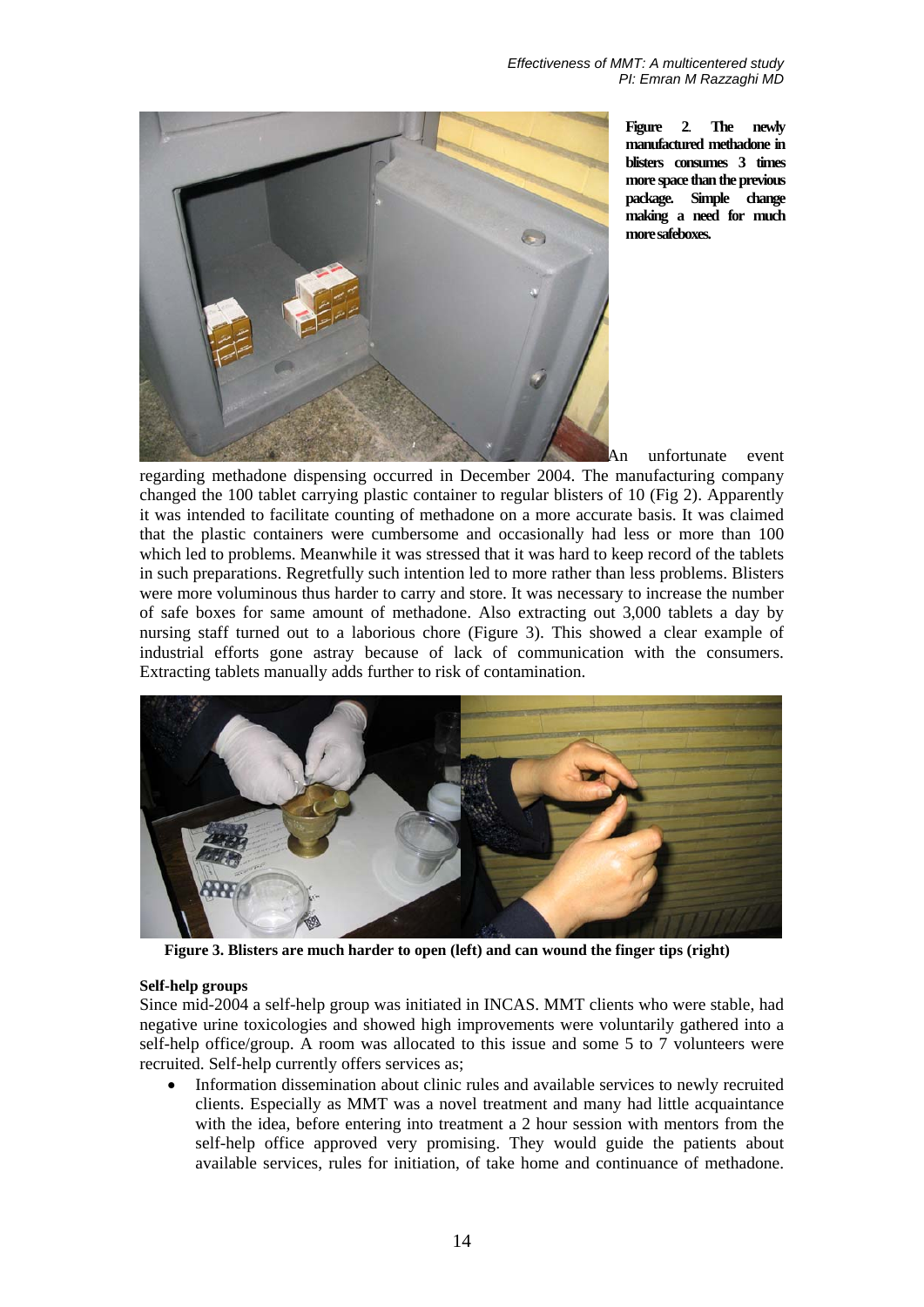Organize meeting with clients already on MMT with newly recruited ones to accustom them to the environment and practices.

- Scheduling appointments for clients. In fact a large part of the secretarial job is performed by such volunteers.
- Assisting medical and security staff in maintaining order in the clinic.
- Managing to stop diversion through peer organized pressure and promotional activities. In fact most of segregation attempts for drug dealers and smugglers were fueled through self-help groups.
- Promotional activities as publishing posters, notices, pamphlets and etc.
- Moderating the requests of clients to the staff members and trying to negotiate for best options (see section on special requests).

The activity of such volunteers has proven to be very productive and besides creating an understanding, empathic environment for newly recruited patients has rendered invaluable help to staff members. Less bargaining on rules and the diminished need to explain all details to all clients has decreased staff burnout significantly. Self-help group members do not assist in methadone dispensing have no access to patient files and are not financially compensated. They do receive some advantages in methadone take home and permissions for leave.

## **Take-home policies**

Take home seems to be a crucial element in methadone clinics. Most or all clients request to have take homes. Especially after 3 months and improvements in general health, personal, familial and vocational recovery demand for take home increases and in such periods turns to the core of demands and client-staff bargaining. At the beginning in September 2002 takehome was allowed after 1 months of daily consumption at Rouzbeh Hospital. Later evidence and experience showed that it was premature to allow take home after only a month of treatment. Drop outs, violence, overdose was met more often in clients receiving such precocious take-home. In May 2003 the take-home was revised and scheduled according to a 7-phase program. Patients entering treatment from this period onward had to respect the phases. In phase 1 which lasted at least 3 months, clients had no take-home. If he or she had 3 months of uneventful methadone consumption with less a total of 3 days of absence and negative urine toxicologies, the client was promoted the phase 2. Phase 2 lasted 2 months and patient was allowed a take home for 1 day a week usually chosen to be Fridays. Uneventful phase 2 led to phases 3, 4, 5, 6 and finally 7. Each phase is accompanied by a day of extra take-home. Thus an uneventful succession leads to entering phase 7 after 13 months in which the client receives 6 days of take-home. Failing to show negative urine examinations, absence at scheduled appointments or neglect of clinic rules might hamper progression or even reverse the advance.

Designing a proper take-home policy seems very crucial to clinic activity. On one hand too stringent policies blocks vocational activity and burns down the clients while to slack programs lead to diversion, illicit drug abuse and high drop outs. Clinic staff are unanimous that despite high demands from clients for take-home and apparent client satisfaction with laissez-faire policies, take home before 3 months turns out detrimental and leads to illicit drug use, overdose incidents and less improvement. The once a week presence at the clinic which is attainable at phase 7 also seems too reckless. It is recommended to stop the program at phase 6. Clinics which lack proper facilities for supervised urine toxicology examinations take-home should even be more limited.

Persepolis MMT program offers no take-home and clients should refer 7 days a week. This is in line with her policies for prioritizing homeless, high risk clients. The West-Triangular MMT program has guidelines similar to INCAS. As take home is regarded as a bonus and privilege by many patients, having a unified, structured policy seems to decrease bargaining, hoaxing and undue demanding behavior in individuals.

In INCAS take home medication is prepared in sachets of grinded tablets. Patients are responsible for their sachets and lost ones are not replaced.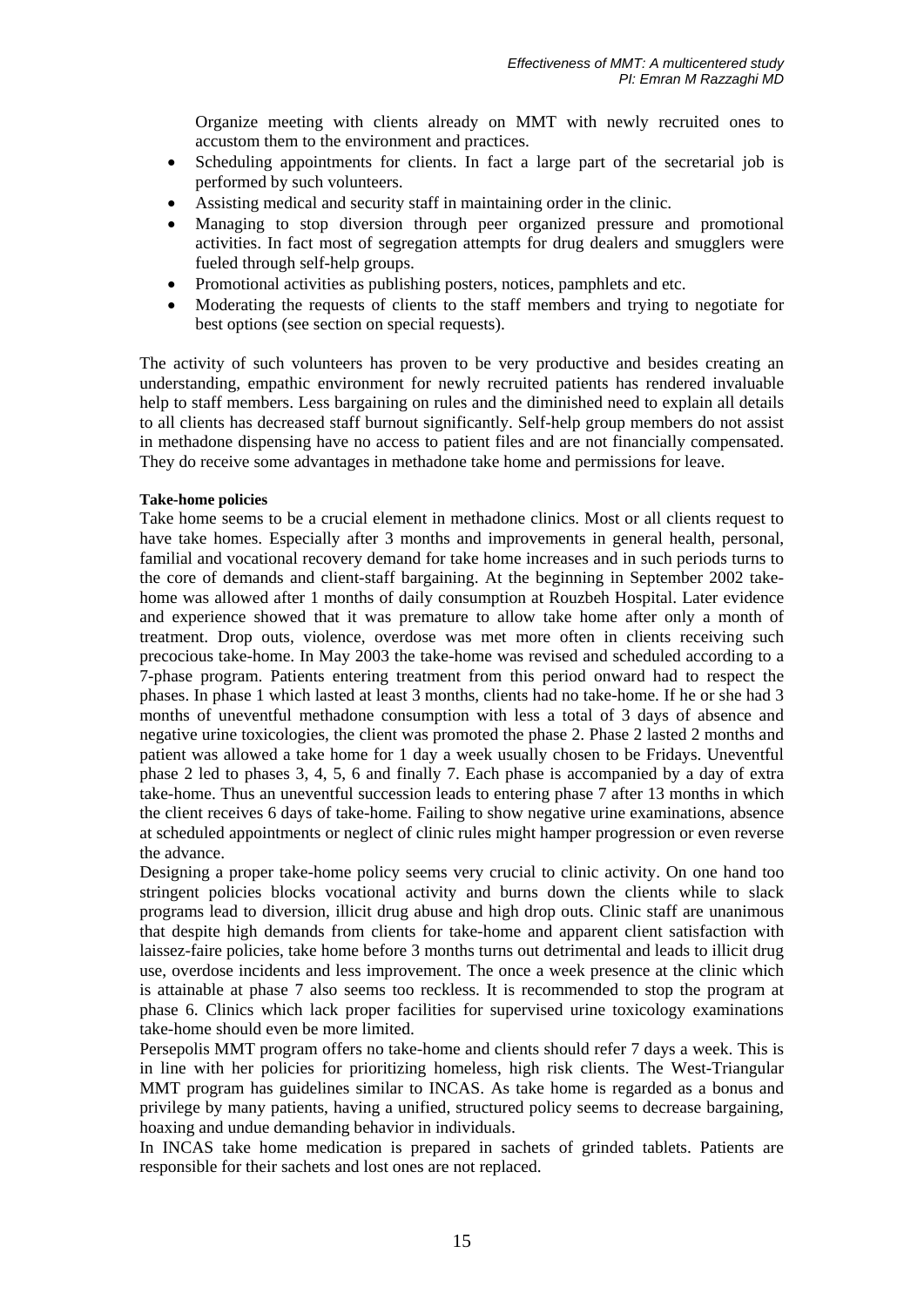# **Hospitalization while on MMT**

During the study phase 15 cases of hospitalization among MMT clients in INCAS occurred. In 8 cases it was due to psychiatric illness and all except one where referred to Rouzbeh Hospital. Of the 8, three were diagnosed as Major Depressive Disorder (MDD), 3 as Bipolar Mood Disorder and one as brief psychotic disorder and another as schizophreniform disorder. While hospitalized, methadone was continued with minor dose adjustments. The daily dose was sent to the corresponding hospital for the patient not hospitalized in Rouzbeh. Both cases with MDD had attempted suicide. All hospitalizations but two were less than 30-days and all 8 were discharged uneventfully with proper response to treatment. Although due to small sample no specific claim can be corroborated, it seems that MMT clients had a higher psychiatric admission rate in comparison to the normal population. A bias toward incorporating high-risk drug users along with general inclination of drug users toward suffering from mental illness might have led to such observations.

The non-mental hospitalizations were due to orthopedic surgery (one case), car accident with head trauma (one case), gynecological selective operation (one case), acute pancreatitis (one case), complications of HIV/AIDS and hepatic disease (one case), gastrointestinal work up with no clear finding (one case), and accidental naltrexone consumption (one case). In all but two non-psychiatric cases a consultation with the physician in charge was made and the methadone allowance was sent to the corresponding hospitals by family members. The individual with head trauma never gained consciousness and deceased of cerebral edema. The client who had accidentally ingested naltrexone was offered no methadone and after discharge from hospital was reinstated as an outpatient on MMT with low dose and gradual increase back to the previous dose. The patient admitted for HIV/AIDS and hepatic illness also regretfully passed away.

## **Cases of mortality**

Of the clients maintained on methadone in INCAS, a total of 8 died. This should be considered that more than 140,000 day-patient service was offered at this center. This figure means that an equivalent of 450 patients received MMT for a year at the center. Among the reasons for fatality; dying of AIDS (at least 2 cases), hepatic failure (at least 1 case), car accident (at least 2 cases), one case of suicide and 1 case of heroin overdose while in the induction phase can be mentioned. These figures are clearly lower than the mortality of clients in abstinence-based treatments at the same setting. As part of a separate study a follow up of clients detoxified at Rouzbeh Hospital was performed. Results showed that after 1 year among 123 successfully detoxified clients from the hospital, at least 10 cases had died from overdose, suicide or accidents. In fact the low rate of fatal overdose while on methadone is a promising result and should be regarded as a determinant for policy makers.

# **Summary**

The prominent features can be summarized as;

- MMT seems to be simple to implement and maintain.
- Maintenance treatment with methadone is highly successful and has a high retention rate exceeding 2/3 for 3 months.
- MMT is associated with large reductions in criminal and HIV related high risk behavior. Clients save more than 100\$ a month after entering MMT.
- Optimum dose for MMT is above 75 mg/day. Doses below 30mg/day are associated with high drop outs.
- Patients staying more than 3 months in treatment are mostly reluctant to exit at least in the coming 2 years.
- Improvement seems to continue even after 2 years of treatment.